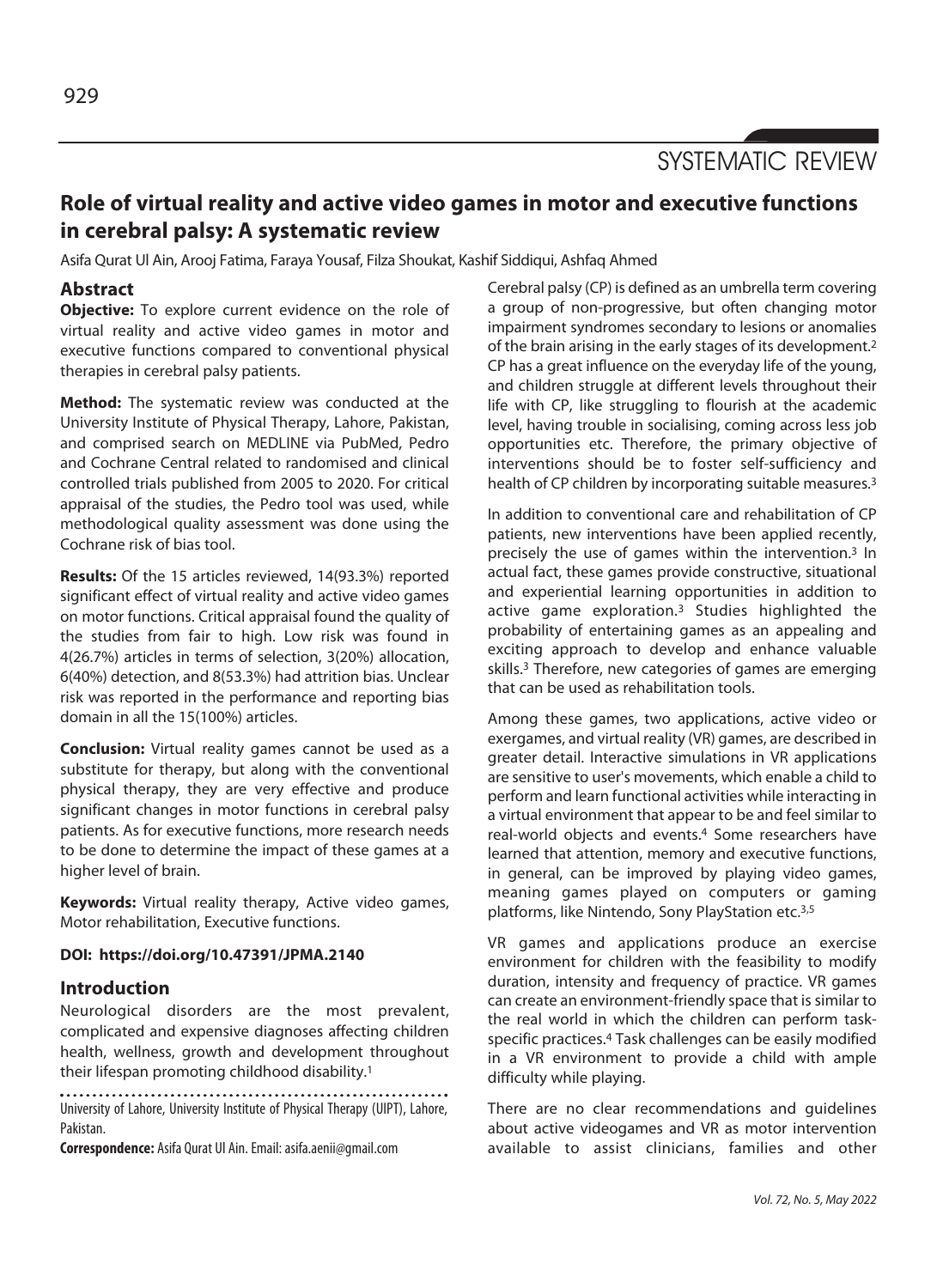stakeholders in making decisions about the use of these games. The current systematic review as planned to gather sufficient evidence about VR and active video games available that have been used in CP, the role of these games in motor functions of upper and lower extremities, executive functions, transferal of learning of these skills to real-world environment, and to assess the strength of the available evidence, achievement of outcomes and impact on quality of life (QOL).

#### **Materials and Methods**

The systematic review was conducted at the University Institute of Physical Therapy, Lahore, Pakistan, and comprised search on MEDLINE via PubMed, Pedro and Cochrane Central databases related to randomised controlled trials (RCTs) and clinical controlled trials (CCTs) published from 2005 to 2020. The key words used alone with Boolean operators were CP, Cerebral Palsy, Athetoid Cerebral Palsy OR Dyskinetic Cerebral Palsy OR Atonic Cerebral Palsy OR Hypotonic Cerebral Palsy OR Diplegic Infantile Cerebral Palsy OR Spastic Cerebral Palsy OR Spastic Diplegia OR Monoplegic Cerebral Palsy OR Virtual reality OR virtual reality exposure therapy OR computer game(s) OR Kinect videogame(s) OR PlayStation OR active game(s) OR serious game(s) OR exergame OR computer simulation OR Nintendo OR Sony OR GestureTek OR NeuroVR OR Microsoft or Xbox OR Hocoma OR Motek OR HapticMaster OR Virtual Reality OR Immersion Therapy Physical therapy OR standard rehabilitation exercises OR standard therapeutic exercises OR exercise therapy OR conventional physical therapy OR Motor functions OR motor performance OR Fine motor OR Gross motor OR Movement OR strength OR range of motion OR upper extremity OR upper limb OR Arm OR lower limb OR lower

extremity OR leg OR Executive functions.

The RCTs and CCTs included were published in peer-reviewed, professional or scientific journals which used any form of VR or active video games on CP patients, had a standardised assessment tool, and outcomes related to motor and executive functions. Feasibility studies, pilot studies, editorials, commentaries or case series were excluded. The methodological quality assessment of the studies was done using the Cochrane risk of bias (ROB 2) tool and the studies were critically appraised using the Pedro scale.<sup>6,7</sup> Data was synthesised using



the vote counting method which also concluded the effect of the studies. Meta-analysis was not feasible due to heterogeneity between the included studies.

#### **Results**

Of the 166 articles found relevant to the topic, 15(9%) were analysed in detail; 13(87%) RCTs and 2(13%) CCTs (Figure-1). Characteristics of all the included studies were tabulated (Table). Overall, 14(93.3%) studies reported significant effect of VR and active video games on motor functions.



**Figure-1:** Preferred Reporting Item for Systematic Review and Meta Analysis (PRISMA) flow-chart.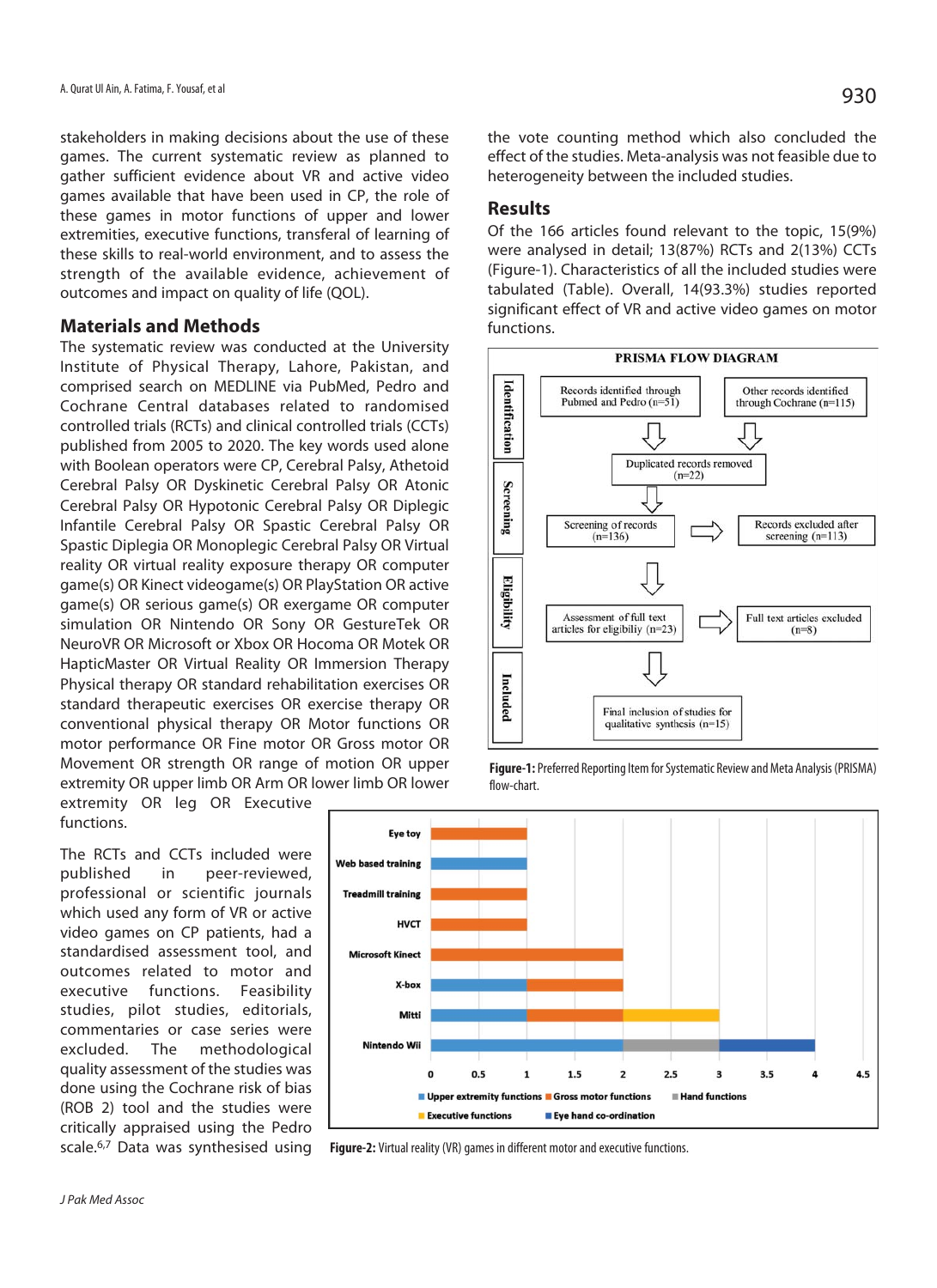**Table:** Characteristics of the included studies.

| <b>Study</b>                                            | Total no. of<br>participants                        | Age                 | CP type                                                                    | <b>VR</b> type                                                             | <b>Dosage</b>                                               | <b>Training</b><br>focus                                                                  | <b>Comparison</b><br>therapy                              | <b>Results</b>                                                                                              |
|---------------------------------------------------------|-----------------------------------------------------|---------------------|----------------------------------------------------------------------------|----------------------------------------------------------------------------|-------------------------------------------------------------|-------------------------------------------------------------------------------------------|-----------------------------------------------------------|-------------------------------------------------------------------------------------------------------------|
| Adina M.<br>Piovesana(2016) <sup>9</sup>                | $I = 51$<br>$C = 51$                                | 18-Aug<br>years.    | Hemiplegia                                                                 | Move-it to-improve-it<br>(MitiiTM), a multi-modal                          | 20-30 min, six<br>days per week                             | <b>Executive</b><br>functions                                                             | Care as usual,<br>regular OT/PT                           | No significant<br>improvement in                                                                            |
| Chia-Ling<br>Chen (2012) <sup>14</sup>                  | $I = 13$<br>$C = 15$                                | $12$ -Jun<br>years. | Spastic diplegia<br>Spastic<br>hemiplegia                                  | web-based program<br>Home-based virtual<br>cycling training                | 40 min/day<br>3 times<br>per week                           | Gross motor<br>functions, muscle<br>strength                                              | General physical<br>activity                              | executive functions<br>Significant<br>improvement<br>in muscle strength<br>than motor functions             |
| Gönül Acar<br>$-20156$                                  | $I = 15$<br>$C = 15$                                | 15-Jun<br>years.    | Spastic<br>hemiparesis                                                     | Nintendo <sup>®</sup><br>Wii games                                         | 45 minutes per<br>session, twice<br>a week, for<br>6 weeks. | Upper extremity,<br>Functional<br>independence                                            | Neurodevelopmental<br>therapy                             | Significant difference<br>was not found<br>but affective as<br>combination therapy                          |
| <b>Shamekh Mohamed</b><br>El-Shamy (2018) <sup>17</sup> | $I = 20$<br>$C = 20$                                | 12-Aug<br>years.    | Hemiplegia                                                                 | Nintendo Wii                                                               | 40 minutes,<br>three times<br>a week for<br>12 weeks        | Hand function                                                                             | Usual care                                                | Significant<br>improvement in<br>hand function                                                              |
| Eren Avcil<br>$-2020^{18}$                              | $I = 15$<br>$C = 15$                                |                     | Spastic<br>Hemiplagic<br>Diaplegia<br>Dyskinetic                           | Nintendo <sup>®</sup> Wii<br>and leap motion<br>controller (LMC)<br>games  | 1-h sessions<br>3 times a<br>week for<br>8 weeks.           | Upper extremity<br>functions                                                              | NDT-based<br>upper extremity<br>rehabilitation            | Significant<br>improvement in<br>upper extremity<br>functions                                               |
| Sarah James<br>$-2015^{10}$                             | $1 = 51$<br>$C = 51$                                | 18-Aug<br>years.    | Spastic<br>hemiplagia                                                      | Move-it<br>to-improve-it<br>(MitiiTM)                                      | 20-30 minutes,<br>6 days/ week<br>for 20 weeks              | Occupational<br>performance,<br>upper limb<br>function, and visual<br>perception.         | Standard care                                             | No differences<br>between groups on<br>upper extremity<br>functions but<br>improvement in<br>other outcomes |
| <b>Burcu Metin</b><br>Ökmen (2019) <sup>19</sup>        | $I = 23$<br>$C = 20$                                | 15-May<br>years.    | Spastic<br>Dyskinetic<br>Athetoid<br>Diplegia<br>Quadriplegia<br>Triplegia | EyeToy<br>Game System                                                      | An hour three<br>Days a week<br>for four weeks              | Motor functions,<br>Functional<br>development                                             | Conventional<br>physiotherapy,<br>occupational<br>therapy | Significant<br>improvements<br>in motor<br>functions                                                        |
| Louise e Mitchell<br>$-2016$ <sup>11</sup>              | $1 = 51$<br>$C = 50$                                | 17-Aug<br>years.    | Hemiplegia                                                                 | Web-based<br>training                                                      | 30 minutes,<br>6 days per<br>week for<br>20 weeks.          | Activity<br>capacity and<br>performance                                                   | Usual care                                                | Significant<br>improvement in<br>functional strength<br>and walking<br>endurance                            |
| <b>Hamid Reza</b><br>Rostami (2012) <sup>20</sup>       | $I = 8$<br>$C = 8$<br>$CIMT = 8$<br>$VR + CIMT = 8$ | 12-Jun<br>years.    | Spastic<br>Hemiparetic                                                     | <b>E-Link Evaluation</b><br>and Exercise<br>System (Version<br>6 software) | 1.5 hours/day<br>3 times per<br>week for 4<br>weeks         | <b>Upper limb</b><br>functions                                                            | mCIMT,<br>conventional<br>rehabilitation<br>techniques    | Significant<br>improvement<br>in upper limb<br>functions                                                    |
| Hsiu-Ching<br>Chiu (2014) <sup>21</sup>                 | $I = 32$<br>$C = 30$                                | 13-Jun<br>years.    | Hemiplagia                                                                 | Wii Sports<br>Resort training                                              | 40 minutes/day<br>three times a<br>week for<br>six weeks    | Coordination<br>strength, hand<br>function, and carers'<br>perception of<br>hand function | <b>Usual</b><br>physiotherapy                             | Insignificant<br>differences<br>were found<br>between groups.                                               |
| Ji-won<br>Shin (2015) <sup>22</sup>                     | $I = 8$<br>$C = 8$                                  |                     | Spastic<br>Diplegia                                                        | Nintendo<br>Wii                                                            | 45 minutes/day,<br>twice a week<br>for 8 weeks              | Eye-hand<br>coordination                                                                  | Conventional<br>neurological<br>physical therapy          | Significant<br>improvement<br>in eye-hand<br>co-ordination                                                  |
| Sedef Sxahin<br>$-2019$ <sup>15</sup>                   | $I = 30$<br>$C = 30$                                | $16$ -Jul<br>years. | Hemiplegia                                                                 | <b>VR</b> Training                                                         | 45 minutes/day<br>Twice a week,<br>for 8 week               | Gross and fine<br>motor functions<br>and independence<br>in daily living activities       | <b>Traditional</b><br>occupational<br>therapy             | Significant<br>improvement<br>in gross and fine<br>motor functions                                          |

**Contd. on next page >>>**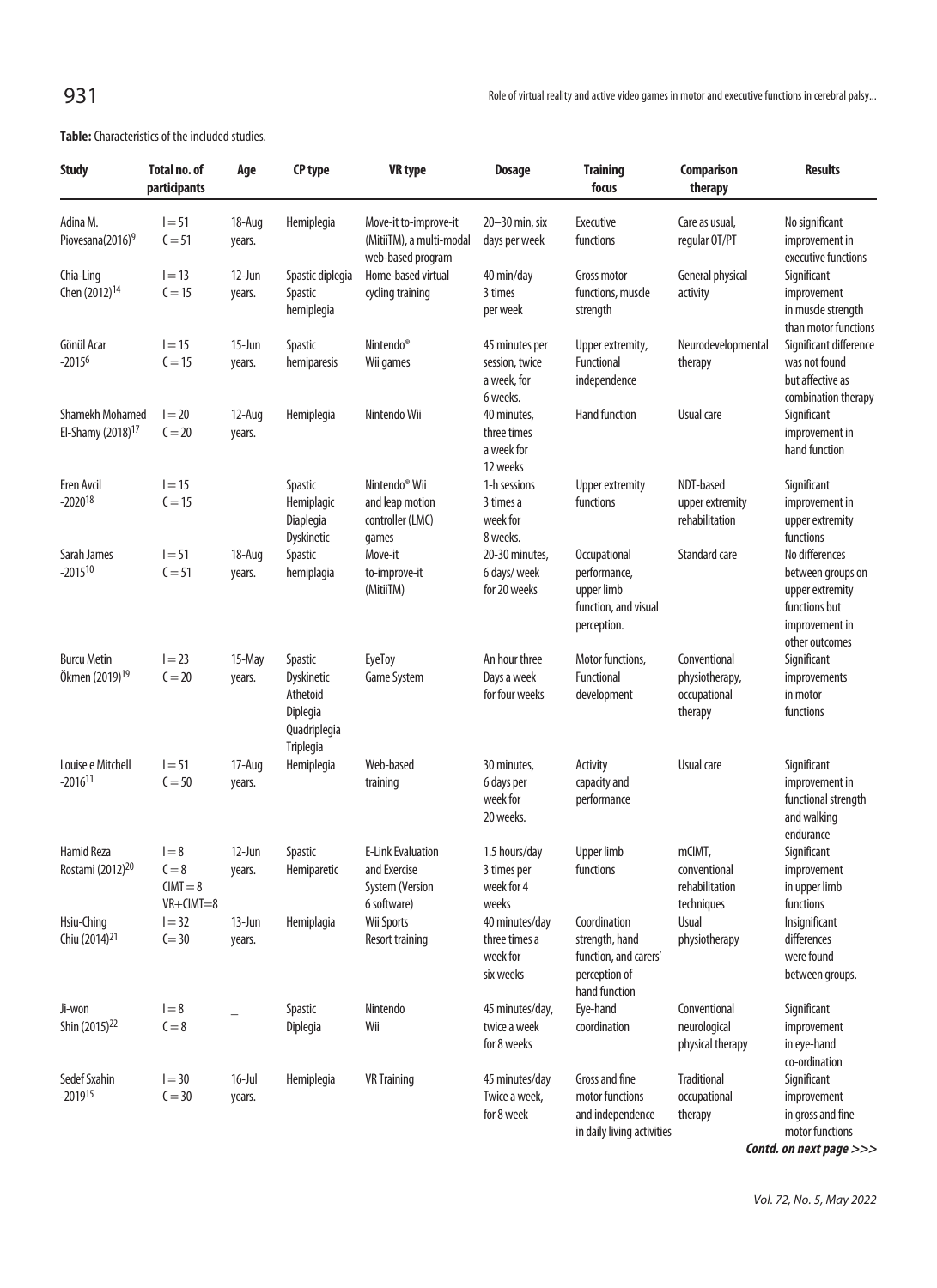**Contd. from previous page >>>**

| <b>Study</b>                                     | Total no. of<br>participants | Age              | CP type                      | <b>VR</b> type                                                                | <b>Dosage</b>                                                    | <b>Training</b><br>focus                                                   | <b>Comparison</b><br>therapy                 | <b>Results</b>                                                                                               |
|--------------------------------------------------|------------------------------|------------------|------------------------------|-------------------------------------------------------------------------------|------------------------------------------------------------------|----------------------------------------------------------------------------|----------------------------------------------|--------------------------------------------------------------------------------------------------------------|
| Chunhee Cho<br>$-2016^{16}$                      | $= 9$<br>$C = 9$             | 16-Apr<br>years. | Spastic                      | Treadmill gait<br>training<br>connected to a<br>videogame-assisted<br>program | 30 minutes /day<br>3 times per week<br>for a total of<br>8 weeks | Gross motor<br>function,<br>Muscle strength,<br>balance, gait<br>endurance | Treadmill<br>training                        | Significant<br>improvement<br>in gross motor<br>functions, muscle<br>strength, balance<br>and gait endurance |
| Joice Luiza Bruno<br>Arnoni (2019) <sup>12</sup> | $=7$<br>$C = 8$              | 15-May<br>years. | <b>Spastic</b><br>Hemiplegia | Kinect<br>Adventures<br>games                                                 | 45 min twice<br>a week for<br>8 weeks                            | Evaluation of<br>body sway, Gross<br>motor function<br>assessment          | Conventional<br>Physical therapy<br>programs | Significant<br>improvement<br>in gross motor<br>functions.                                                   |
| Rania Bedair<br>$-2016^{23}$                     | $=20$<br>$C = 20$            | 10-May<br>years. | Spastic<br>hemiplegia        | X-BOX<br>system                                                               | 30 minutes/session.<br>3 sessions /week                          | Upper extremity<br>function                                                | Upper extremity<br>therapeutic<br>program    | Significant<br>improvement<br>in upper extremity<br>functions                                                |

CP: Cerebral palsy, VR: Virtual reality, OT: occupational therapy, PT: Physiotherapy, NDT: Neurodevelopmental therapy, mCIMT: modified constraint induced movement therapy.



**Figure-3:** Risk of bias assessment using Cochrane risk of bias (ROB-2) tool.



**Figure-4:** Pedro assessment of the studies reviewed.

J Pak Med Assoc

Different outcomes and outcome measures were categorised into motor and executive functions. Most researches utilised Nintendo Wii games as a therapy along with conventional physical therapy in their sessions. Other VR games used in these trials were Mitti, Xbox, Microsoft Kinect and Eye Toy for different motor functions (Figure-2). Duration of each session varied from 20 to 90 minutes and 2-6 times per week were required to produce constructive outcomes. Low risk was found in 4(26.7%) articles in terms of selection, 3(20%) allocation, 6(40%) detection, and 8(53.3%) had attrition bias. Unclear risk was reported in the performance and reporting bias domain in all the 15(100%) articles (Figure-3).

Critical appraisal showed 13(87%) studies had high quality with score range 7-9, and 2(13%) had fair quality with score range 5-6 (Figure-4).

#### **Discussion**

The current systematic review gathered evidence on the role of different active video and VR games in motor control and executive functions. Both are considered separate applications and have been in use for quite some time for different neurological disorders. These technologies differ in both type and technical complexity. There are a variety of technologies that can be used to implement virtual environments.

Nintendo Wii was found to be used in most of the trials reviewed and significant differences were found in motor functions. In two of these studies, neurodevelopmental therapy was used along with Nintendo Wii games to determine the effect in CP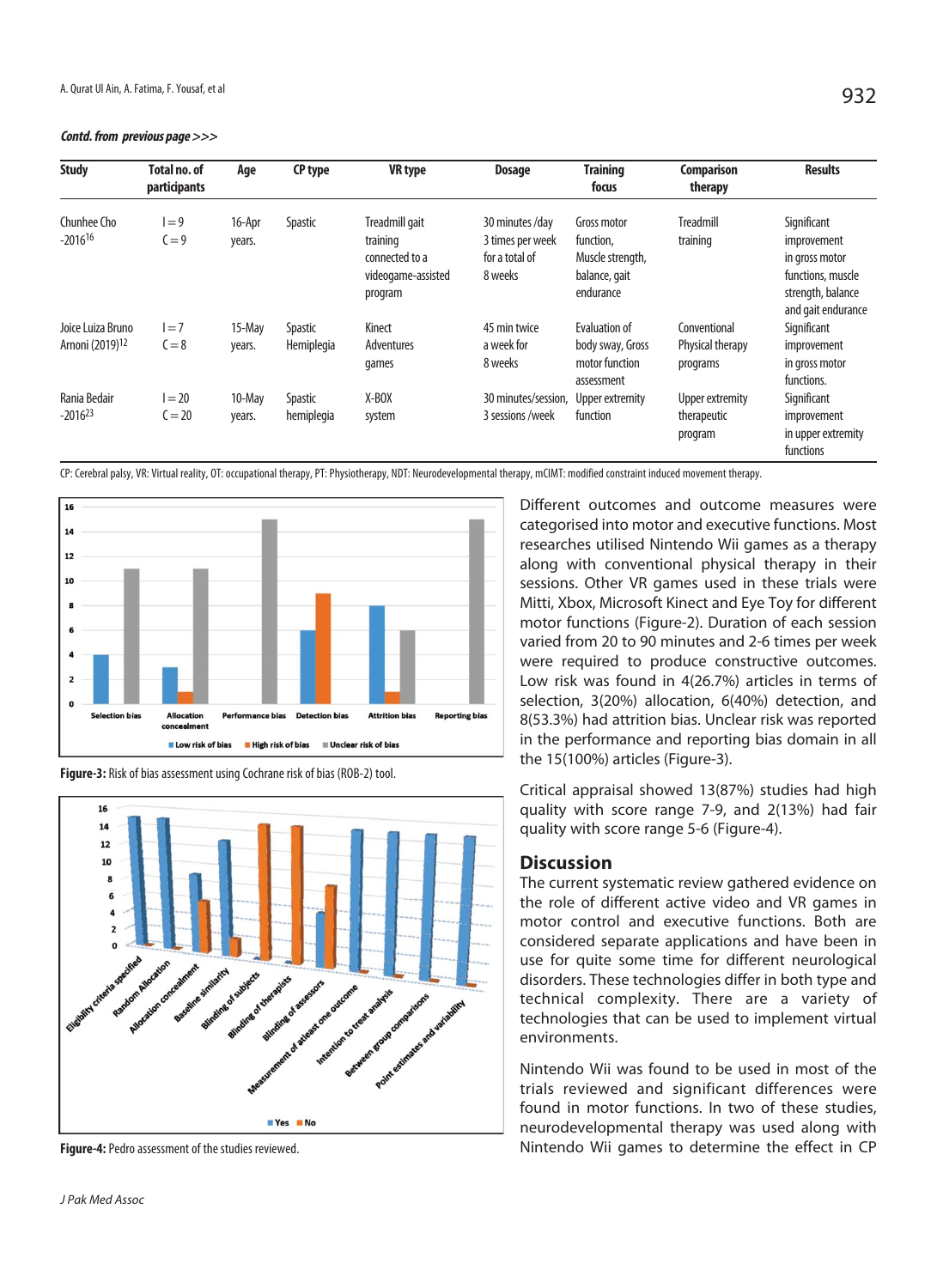patients specifically, upper extremity functions.8,9 One of the research concluded that neurodevelopmental treatment is effective for improving hand function, but Nintendo Wii games used in addition to the therapy provide enjoyable, motivational and effective rehabilitation programme.10 According to different studies, Nintendo Wii can be used in rehabilitation to engage children and make activities fun.8,10

Another research determined the effect of conventional neurological treatment and VR training programme, Nintendo Wii games, on eye-hand coordination and visual motor speed, and found significant differences in the VR group compared to conventional neurological physical therapy.11 All the above-mentioned studies found both kind of results on Nintendo Wii games and suggest more well-designed studies on motor functions.

Mitti, Xbox and MS Kinect had also been used in several RCTs. Mitti was used in three of these trials, and two of them determined the effect on upper extremity functions, visual perception, activity capacity and occupational performance, while one focussed on executive functions.12-14 The study on executive functions concluded that due to large RCT, Mitii did not lead to significant improvements on measures of EF (executive functions) or parent ratings of EF performance in children with UCP (unilateral cerebral palsy).<sup>12</sup> However, in an appropriately-powered RCT, Mitii led to substantial improvements in daily activities, motor and processing skills, occupational performance, goal attainment and visual processing in UCP children. There were no differences between groups on measures of impaired upper limb function, but Mitii has the potential to be a beneficial component of the therapy for UCP children.13

In two RCTS, Xbox and MS Kinect was used to determine the effect of VR games on body oscillation, motor functions, upper extremity functions and activities of daily living (ADLs). These studies concluded that interventions using VR games are a promising tool that can improve gross motor functions, increase active participation of children with motor deficits in majority of upper limb activities through simulating environment and enhance their participation through self-competing activities.15,16 RCT utilising novel home-based virtual cycling training (hVCT) programme stated that the programme did not improve gross motor function, but it enhanced knee muscle strength in children with CP.17

Four RCTs found substantial improvement in gross motor functions after using different VR games and applications.15,17-19 Overall, on the basis of current research, as described above, VR and active video games

**933** Role of virtual reality and active video games in motor and executive functions in cerebral palsy...

along with standard physical therapy are very efficient and effective treatment for improving gross and fine motor skills in CP patients. However, more research needs to be done on the effect of these games in executive functions.

Going through all the trials, it was observed that all VR games had different duration in their therapy sessions and did not have a standard dosage or duration. But minimum duration was 30 minutes, 2 times per week for 12 weeks. According to Pedro scoring, many of these RCTs and CCTs were of high quality and described the efficacy of these games along with conventional physical therapy. But ROB 2 reported unclear and high risk of biasness in its different domains in different studies.

#### **Conclusion**

The systematic review found that different VR and active video games were utilised in various studies, but mostly Nintendo Wii was used as a therapeutic programme in the VR sessions. Significant improvement in different motor functions was observed, but not many studies were found or major changes were reported related to the executive functions. VR games cannot be used as substitute to the conventional therapy, but when used along with conventional physical therapy, it can be very effective in producing significant changes in motor functions. More well-designed studies are needed to determine the effect of these games on executive functions.

**Disclaimer:** None.

**Conflict of Interest:** None.

**Source of Funding:** None.

#### **References**

- 1. Hickman R, Popescu L, Manzanares R, Morris B, Lee SP, Dufek JS. Use of active video gaming in children with neuromotor dysfunction: a systematic review. Dev Med Child Neurol 2017; 59: 903-11.
- 2. Sankar C, Mundkur N. Cerebral palsy-definition, classification, etiology and early diagnosis. Indian J Pediatr 2005; 72: 865-8.
- 3. Lopes S, Magalhães P, Pereira A, Martins J, Chaleta E, Magalhaes C, et al. Games used with serious purposes: a systematic review of interventions in patients with cerebral palsy. Front Psychol 2018; 9: 1712.
- 4. Chen Y, Fanchiang HD, Howard A. Effectiveness of virtual reality in Children with Cerebral Palsy: A Systematic Review and Meta-Analysis of Randomized Controlled Trials. Phys Ther 2018; 98: 63-77.
- 5. Ravi DK, Kumar N, Singhi P. Effectiveness of virtual reality rehabilitation for children and adolescents with cerebral palsy: an updated evidence-based systematic review. Physiotherapy 2017; 103: 245-58.
- 6. Acar G, Altun GP, Yurdalan S, Polat MG. Efficacy of neurodevelopmental treatment combined with the Nintendo® Wii in patients with cerebral palsy. J Phy Ther Sci 2016; 28: 774-80.
- 7. Avcil E, Tarakci D, Arman N, Tarakci E. Upper extremity